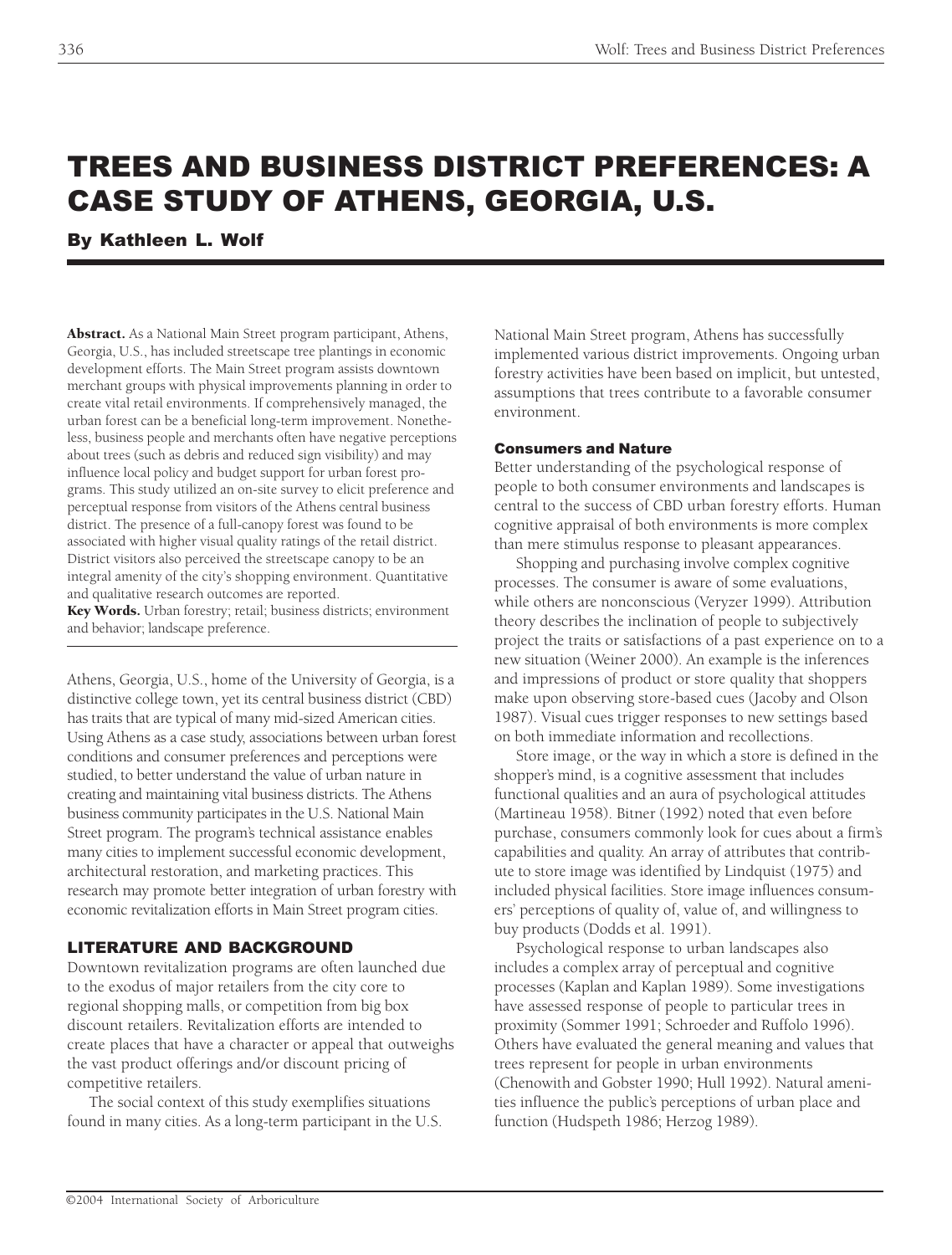## Research Questions

Cities contain sizeable areas of retail and commercial land cover. There is extensive evidence of psychosocial benefits from nature in cities (Dwyer et al. 1994; Kuo 2003), but the nature response research has focused on residential and recreational settings and reveals little about urban forest perceptions in retail and commercial districts (Dwyer et al. 1992). In marketing research, the physical setting where product or service and purchaser come into contact has received little attention (Engel et al. 1990), and most studies have addressed indoor environments.

The following research questions guided an investigation of visitor response to the urban forest in outdoor retail environments:

- Does the urban forest influence consumer judgments of visual quality?
- Are there variations in consumer response to streetscape trees, based on consumer traits?
- What are the perceptual responses of district visitors to streetscape trees?

Multiple methods were used, including psychological preference evaluation and contingent behavior scenarios, to ascertain consumer response to streetscapes. Preference and perceptual data are reported here; contingent behavior outcomes are reported elsewhere.

## METHODS AND MATERIALS

Data were obtained in a survey of visitors to the Athens business district in spring 2002. Prior studies of trees and consumer response (Wolf 2003b, 2004) utilized mailed surveys that did not query about local conditions. This onsite survey tested response to a familiar setting.

## Case Study Site

Athens is located 105 km (65 mi) northeast of Atlanta, Georgia, and is the home of the University of Georgia. Athens is a historic center of commerce and industry for the region, but population migration to suburbs in the 1960s threatened the CBD. Merchants struggled to compete with new strip malls, then regional malls. The Athens Downtown Development Authority (ADDA) was created in 1977 to coordinate CBD revitalization. Athens became one of several pilot cities of the National Main Street program in 1980.

The Main Street Center, an affiliate of the National Trust for Historic Preservation, advocates urban revitalization using architectural resources and grassroots economic development. The Main Street program provides on-site technical assistance and community training materials. Success stories and techniques are shared via the National Main Street Network, annual conferences, and Main Street Awards program.

Consistent with Main Street program principles, ADDA has encouraged rehabilitation rather than demolition of

downtown structures. Outdoor public spaces have been created to complement the historical building stock. ADDA hosts merchant networks and develops comprehensive marketing strategies to attract downtown visitors.

In the late 1970s, an expanding pop music industry fueled the transition of the CBD from a retail center to an entertainment district. Business conversion continued through the 1980s. During the 1990s, the CBD business cohort of nightlife entertainment and specialty retail (e.g., art, jewelry, music) matured.

Trees have been an important part of downtown planning. Large trees are a dominant element of the district's streets, encouraging use of sidewalk cafes and public spaces. A tree program was launched when Athens participated in the federal Model Cities program in the 1960s. Early plantings included Bradford pear (*Pyrus calleryana* 'Bradford'); ginkgo (*Ginkgo biloba*), the "city tree"; Darlington oak (*Quercus hemisphaerica*); honeylocust (*Gleditsia triacanthos*); and zelkova (*Zelkova serrata*). Civic groups sponsored additional street tree plantings.

Local government has been committed to tree replacement and maintenance. Of the original plantings, Darlington oaks and ginkgo have done well; Bradford pears and zelkova present maintenance challenges. Infrastructure needs and concerns about maturing trees led to passage of a special tax to fund renovations. Government crews removed declining trees in 2000 and 2001, replacing them with 5 to 6.5 cm (2 to 3 in.) caliper trees. Citizens objected to the replacements' size, claiming reduced streetscape amenities and business loss. Larger trees have been used in subsequent plantings.

#### Survey Content

What are the preferences and perceptions of Athens business patrons regarding trees? A quantitative survey was developed based on prior studies of retail trees (Wolf 2003a, 2004) and landscape assessment (Kaplan and Kaplan 1989). The eightpage, pencil-and-paper instrument included a photopreference section, two sections on retail behavior, and a section of respondent demographics, including respondent age, gender, home community type, household composition, household income, and shopping style.

A photographic image sample was collected in the Athens CBD to represent views typically seen by daytime visitors and shoppers. The color image collection numbered 109; 20 images were used in the survey. Scenes ranged from being devoid of vegetation, to containing mid-size street trees planted at equidistant intervals, to street trees forming a dense, overhead canopy. Image content known to confound viewer response, such as visually prominent people (Herzog 1989) or cloud formations, was avoided. Architectural features are fairly consistent in type and quality. Buildings are one to three stories tall with storefronts adjacent to sidewalks.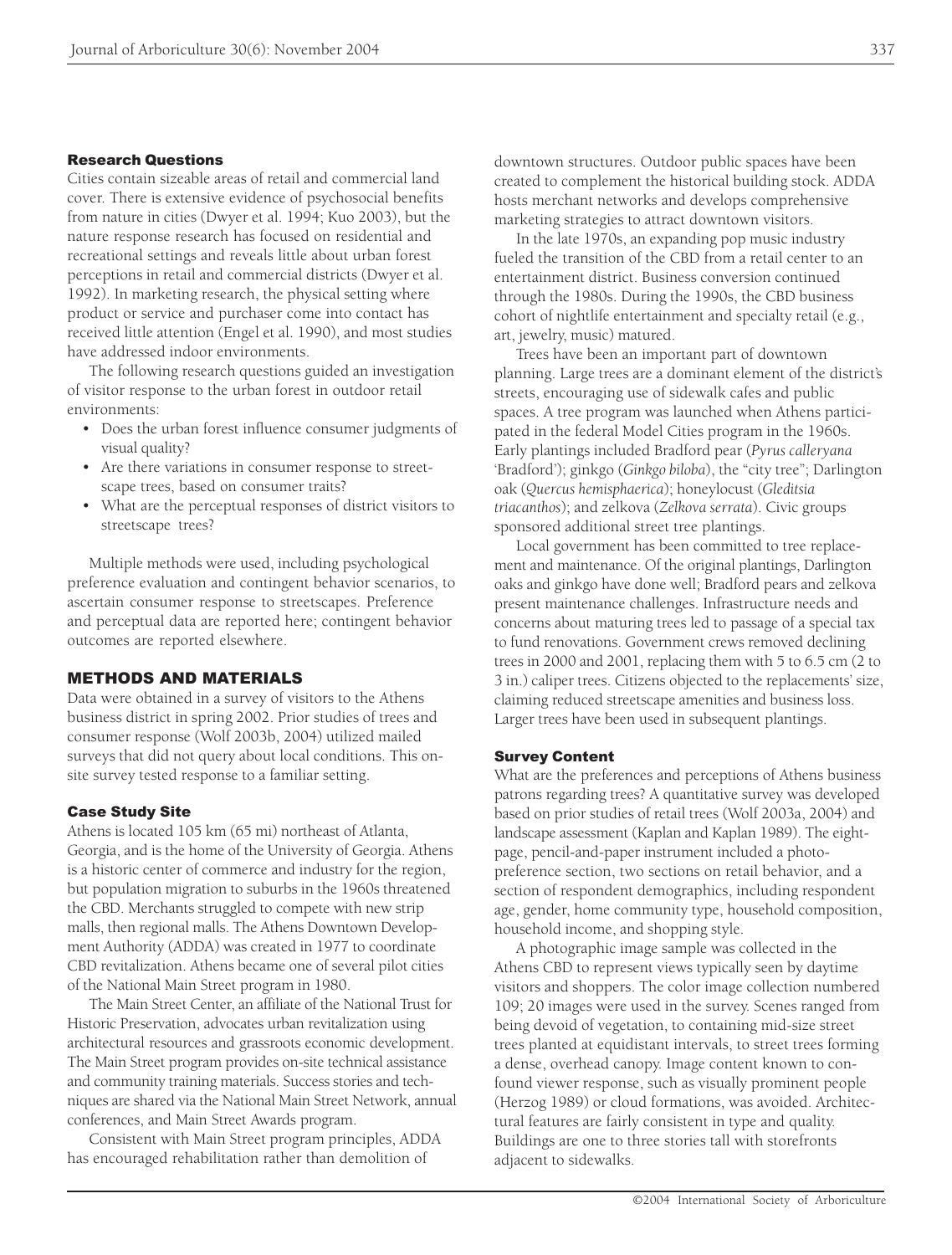The final page of the questionnaire contained an openended question: "Do you have any thoughts or comments about trees and plants in the Downtown Athens Business District? Please share them here."

# Respondent Sampling and Surveying

Surveys were distributed using on-street, in-person contact. The sampling frame entailed random contact of CBD visitors by day of week, time of day (between 10:00 A.M. and 8:00 P.M.), and location in the district. Contact sampling was based on pedestrian volume. A total of 24, 2-hour stratified random data collection sessions occurred during a 2-week period, and they were conducted by two-person teams of undergraduate students.

A total of 365 completed surveys were collected. Survey teams intercepted the designated sidewalk users, briefly introducing themselves and the study. Contacts were offered an incentive coupon for a free beverage at a local shop. Following completion (about 10 minutes), respondents were thanked for their participation and given an opportunity to request information about survey outcomes.

## Respondent Characteristics

Respondent traits (Table 1) are consistent with Athens being a university town yet confirm that a diverse sample of district users was achieved. Forty-seven percent of respondents reported that they are University of Georgia students. This demographic is consistent with other variables: age (67% in their 20s or younger), time since first visit to district (52% within the past 5 years), community of current residence [55% in small city (Athens likely)], and annual household income (53% reporting US\$25,000 or less).

The cohort of nonstudent respondents, 53% of users, had attributes of being older, reporting a longer time since their first district visit, having persons under the age of 18 in the household, and having greater household income.

Students are significant contributors to the district economy, yet the ADDA also targets city, county, and state residents for its retail shopping marketing appeals. Response to variables of home ZIP code and size of residence community are indicators of this long-distance visitor pool.

One demographic variable was derived from retail marketing literature—a shopping-style profile (McDonald 1994). Respondents were presented with four brief descriptions and asked to indicate which style best describes their approach to retail, nongrocery shopping. Enthusiasts (those who find shopping enjoyable and make it a social event) made up 28% of the sample, traditionalists (who are focused and do background research on products) represented 24%, grazers (who enjoy product discovery and impromptu purchases) were the largest group at 32%, and minimalists (being very directed and task oriented) made up the smallest group at 16%.

# ANALYSIS AND RESULTS

Data analysis involved several approaches. Analytic investigations included response frequencies and distributions, data reduction procedures, and descriptive statistics. Image preferences and open-ended perceptual responses are reported, as well as demographic variations in the responses.

## Image Preferences

 Two analysis approaches were used. First, mean image ratings were calculated across all respondents; each was asked to rate how much he or she liked each of 20 images using a Likert scale with 1 denoting "not at all" to 5 indicating "very much" and high preference.

The low- to high-rated images (Figure 1\*) display a consistent relationship between the presence of trees in the streetscape and preference ratings, with higher response values associated with increased presence and size of trees. Also, smaller standard deviations associated with higher ratings indicate greater consensus of visitor appreciation for large trees.

The lowest-rated images (having values of 2 or less) contain no vegetation (Figure 2) but only built structures, paving, and cars. Images in the middle range of 3 to 3.6 contain some trees, but built elements dominate the visual array. The highest ratings of 4 or greater depict street scenes containing trees of large size, with canopy that embraces the street and creates outdoor rooms that are of pedestrian scale.

A question tested respondent familiarity, asking, "How many places or locations were you able to recognize?" Seventy-four percent of survey participants claimed to recognize 100% of the images, 10% indicated 75% recognition, and 16% indicated 50% recognition or less. Arguably, low image ratings could be attributed to respondents' prior experiences (such as a negative encounter with a merchant), yet the results trend is that positive visual response is associated with degree and character of streetscape greening.

## Preferences Categories

Category identifying methodologies (Kaplan and Kaplan 1989) were then applied to the ratings data, using principal axis factor analysis with Varimax rotation. Dimensions were extracted based on observed covariation of individual items, using interpretive decision rules (Wolf 2004). Three categories emerged, accounting for 45% of the total variable variance. Seventeen images were included. Categories were labeled after inspection of component images (Figure 3).

Category 1 (Dominant Buildings), having a mean of 1.98, is made up of images that display no trees in the streetscape. Neglected buildings have been found to negatively influence urban preference response (Nasar 1987), but these buildings are well maintained. In addition, the buildings have a historic character, often boosting amenity response to city scenes (Herzog and Gale 1996; Herzog and Shier 2000),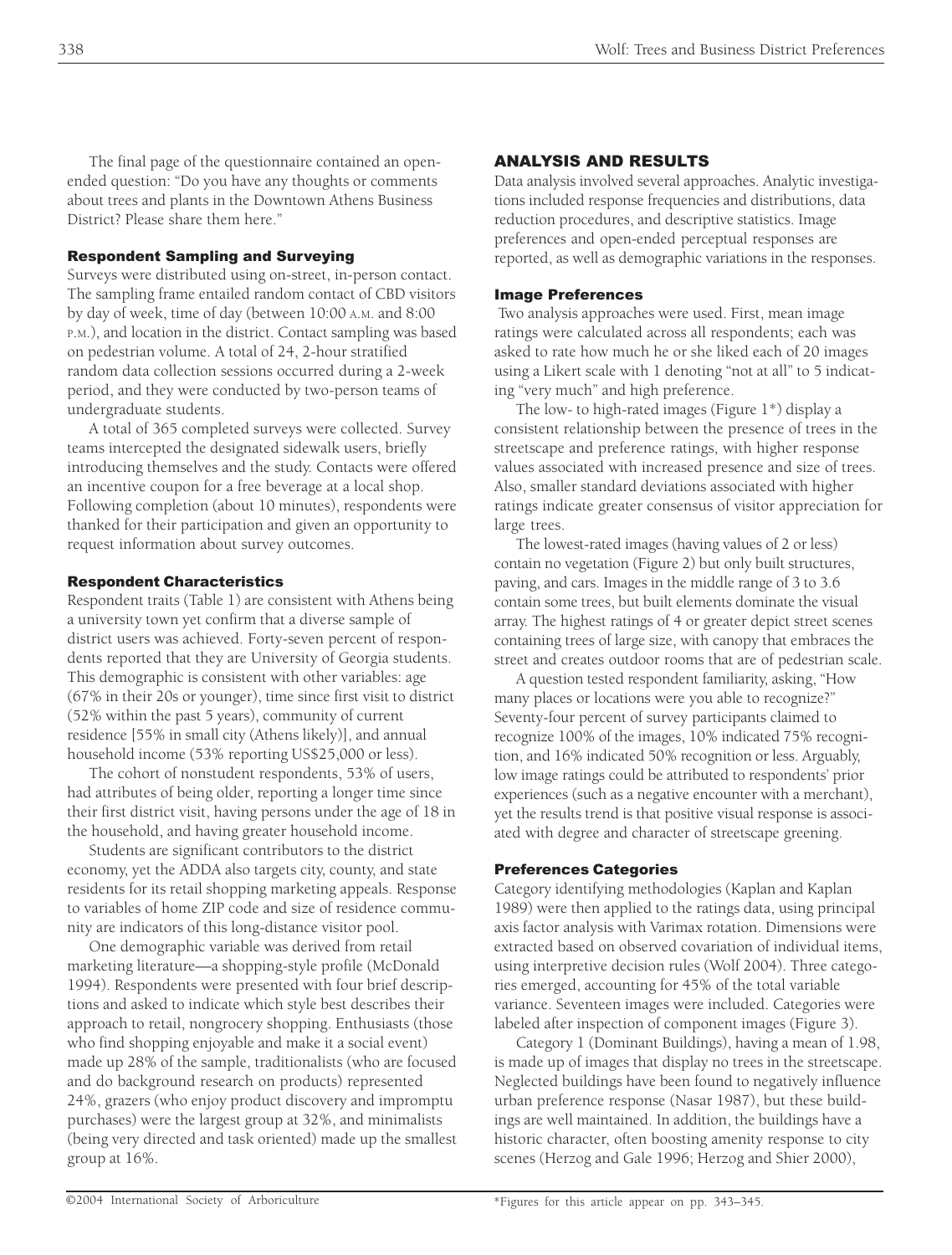#### Table 1. Respondent demographics.

| Variable                               | Responses            | % response |
|----------------------------------------|----------------------|------------|
| Gender                                 | female               | 47         |
|                                        | male                 | 53         |
| Age                                    | 20 or younger        | 15         |
|                                        | 20s                  | 52         |
|                                        | 30s                  | 15         |
|                                        | 40s or older         | 18         |
| Time since first visit to district     | up to 2 years ago    | 27         |
|                                        | 2-5 years ago        | 25         |
|                                        | 5-10 years ago       | 21         |
|                                        | more than 10 years   | 27         |
| U GA student?                          | yes                  | 47         |
|                                        | no                   | 53         |
| Number of people in household          | 1 person             | 15         |
|                                        | 2 persons            | 43         |
|                                        | 3 persons            | 19         |
|                                        | 4 persons            | 17         |
|                                        | 5 or more            | 6          |
| Number of people in household          | none                 | 77         |
| less than 18 years of age              | 1 person             | 9          |
|                                        | 2 persons            | 9          |
|                                        | 3 or more            | 5          |
| Home address ZIP code                  | Athens/Clarke County | 72         |
|                                        | Georgia              | 23         |
|                                        | other locations      | 5          |
| Size of community of current residence | within a large city  | 22         |
|                                        | small city           | 55         |
|                                        | small town or rural  | 14         |
|                                        | college campus       | 9          |
| Annual household income before taxes   | less than \$15K      | 33         |
|                                        | $$15 - 25K$          | 20         |
|                                        | \$25-50K             | 16         |
|                                        | \$50-75K             | 11         |
|                                        | more than \$75K      | 20         |
| Work in or near district?              | yes                  | 56         |
|                                        | no                   | 43         |

Some totals may not equal 100 due to rounding. All variables with 93% or better response rate.

and are the focus of the Main Street program's improvements recommendations. Despite positive building attributes, the streetscapes of this category are judged to have low visual quality.

Category 2 (Buffered Buildings) suggests that trees mitigate visual quality judgments even for austere architecture. These buildings are simplistic in design, lacking the detailing of more historic architecture. They are more

massive in form, potentially dominating the street experience. A mean rating of 3.13 is more than a point higher than the category containing images of architecture generally promoted as being more human in scale and having better aesthetic quality.

Category 3 (Green Streets) depicts settings where buildings are observable but trees define the streetscape mood and character. It is difficult to distinguish building detailing or age (though respondents may recall these factors) because tree canopy dominates both the pedestrian environment and the building facades. A common merchant objection to trees is visibility of signs and storefronts (Wolf 2003b). At 4.0, the mean category rating is two points greater than for images having greater business visibility. Streetscape design should simultaneously address trees and signage.

Generally, ratings of visual quality in this study increase with greater tree size and sidewalk enclosure. An additional influence is the ratio of building size to canopy cover, with greater canopy incidence associated with higher amenity judgments.

#### Demographics and Preference

Following dimensional analysis, new variables were constructed by aggregating mean values for each variable across all category items for each respondent. The resulting dependent variables were used for independent samples t-test and oneway ANOVA comparisons among respondent groups ( $\alpha$  < 0.05). Degree of familiarity with the district and proximity of home had no effect on response to the preference categories. Demographic traits demonstrated little influence on ratings, with just a few exceptions. Considering age, people in their 30s rated the least vegetated category lower than people both younger and older  $(F = 3.634, df = 2/356, p < .03)$ .

Those who work in the district had lower ratings for the Dominant Buildings category ( $t = -2.823$ , df = 355, p < .005), suggesting that green streets may contribute to employee satisfaction. Those claiming a minimalist shopping style rated the Green Streets category lower than other shoppers  $(F = 5.692, df = 3/348, p < .001)$ , a finding consistent with the utilitarian, nonamenity interests of these shoppers.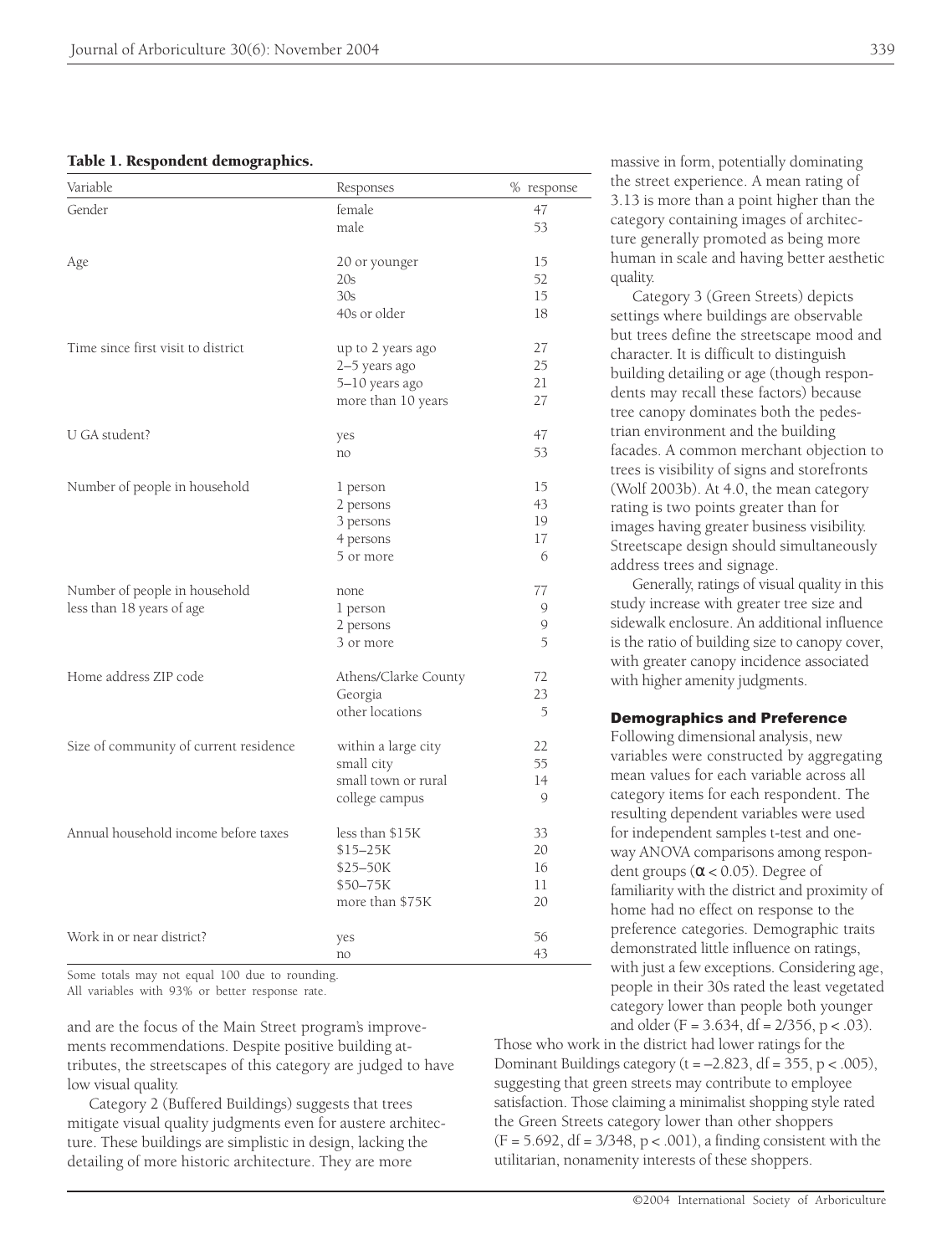Remarkably few traits distinguish district visitors' visual response to trees in the Athens streetscape. A full canopy cover that defines the character of the pedestrian space is highly appreciated by all district visitors, as demonstrated by both preference ratings and subsequent category analysis of the image set.

# Perceptual Responses

In response to the concluding open-ended question, 186 respondents (51%) wrote comments. In a mixed methods approach, analysis of direct responses discloses human values, adding dimension to numerical expressions.

Techniques and conventions of quantitative data analysis are well established; qualitative analysis has fewer generally acknowledged procedures. Yet there are approaches that, like quantitative analysis, seek to systematically generate outcome themes and reduce data volume to key understandings. Using a simplified content analysis procedure (Robson 2002, Creswell 2003), each individual comment was coded using a theme template derived from inferential inspection of the entire set. Effort was made to generate interpretive themes that were exhaustive and mutually exclusive. Item coding was done during multiple readings of the data set, and response themes were further refined.

Five response themes are listed in Table 2 based on item counts: Tree Benefits (92), Tree Quantity (66), Removal and Preservation (49), Design and Detailing (47), and Miscellaneous (31). Some responses spanned more than one theme; thus, the item sum is greater than respondent count.

Tree Benefits contains three subthemes. First, downtown Athens trees were recognized for their contributions of environmental benefits. Second, respondents noted how trees contributed to the amenity value (comfort and beauty) of the business district. The third benefits topic is most salient—the role of trees in attitudes about the Athens CBD. District perceptions describe how the urban forest contributes to a sense of place, and the consequences of the loss of large trees.

The urban forest is often taken for granted until an incident galvanizes citizen attention. Examples are storm events or insect infestations that cause high tree mortality. One respondent found that simply completing the survey raised awareness of the value of trees:

> *I am a born and bred Athenian, and have never taken a specific interest in the layout of downtown. However, as I was checking off the pictures, I realized the difference in how I rated the photos with trees and without. I think downtown Athens would be extremely more vibrant with the addition of more greenery*.

The second response theme, Tree Quantity, contains requests for more trees, connecting tree count to district character. The third, Removal and Preservation, contains attitudes about recent changes in the CBD urban forest due to infrastructure construction. Many respondents lamented

# Table 2. Open response themes and key phrases.

#### Theme: Tree Benefits (92 responses)

| Subtheme: Environmental Benefits               |
|------------------------------------------------|
| Downtown wildlife habitat                      |
| Reduce heat radiation                          |
| Air purification                               |
| Shield people from the rain                    |
| Buffer noise                                   |
| Buffer auto pollution                          |
| Subtheme: Amenity Value                        |
| Are beauty of the town                         |
| Are aesthetically pleasing                     |
| Shade the sidewalks                            |
| Provide us with pleasure for years to come     |
| Soften the look of the storefronts             |
| Make the city a better place to live and visit |
| Add color to the store-fronts                  |
| Make being downtown pleasant                   |
| Subtheme: CBD Character                        |
| Make downtown more inviting                    |
| Important part of the downtown atmosphere      |
| Create pedestrian pockets for people           |
| Make area less stark                           |
| Are good for keeping me downtown               |
| Make Athens the place that it is               |
| Distinction and personality                    |
| Without trees would be a cement garden         |

## Theme: Tree Quantity (66 responses)

Plant more in the district More trees are ALWAYS a good idea Plant as many as you can—quick! There couldn't be too many More dogwoods More trees and greenery—more social activities

## Theme: Removal and Preservation (49 responses)

Replacement—I was upset Don't uproot healthy trees and replace with smaller ones Destruction of trees detrimental to downtown Travesty to remove any of the large shade trees

## Theme: Design and Detailing (47 responses)

Do not like the new brick/gravel sidewalks Red brick is nice Important to have sidewalk planters Consult "New Urbanism" and sustainable community design Prefer bigger, fuller trees—not the little ones

## Theme: Miscellaneous and Non-Trees (31 responses)

Dissatisfaction with constant construction Parking issues should be addressed Morning trash around bars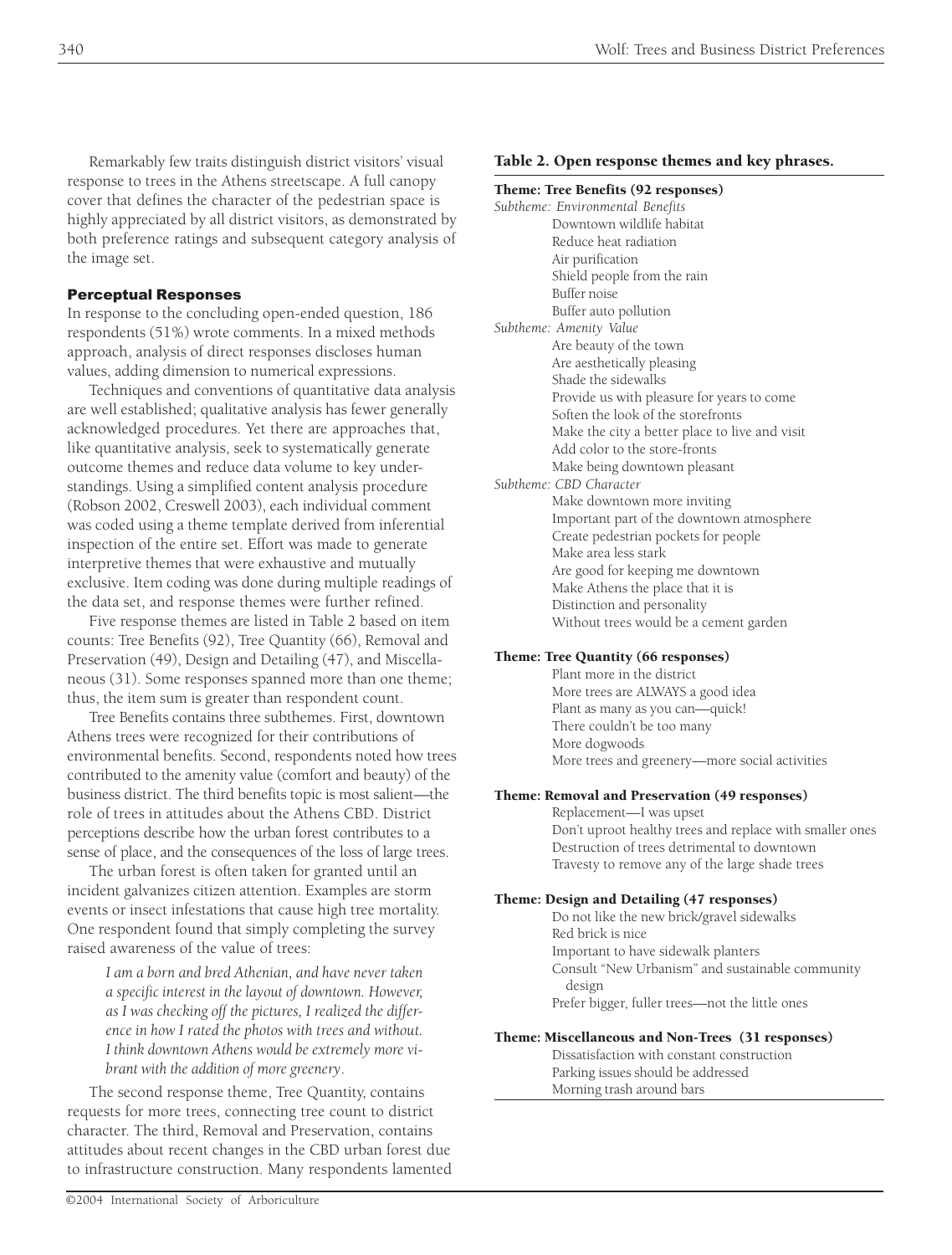the loss of large trees. While few citizens may understand the complexities of gray infrastructure installation, the comments reinforce the need for adequate planning for trees during construction work.

Design and Detailing, the fourth theme, suggests that district users are sensitive to the finer details of the streetscape design and materials used for recent sidewalk work. The small size of replacement trees was particularly noted. Comments about the ubiquitous issues of business districts, such as parking and trash management, made up the final theme.

## **DISCUSSION**

A tree replacement program in Athens, Georgia, prompted public debate about the urban forest in the city's retail core. This study, including both preference and qualitative responses, empirically assessed users' appreciations for streetscape trees.

Preference analysis results are consistent with other retail district studies (Wolf 2003b, 2004). Large trees and full canopy are most preferred. Modern architecture that is visually buffered by trees is more preferred than historic architecture having no trees. Clean, well-kept buildings are essential for creating a welcoming consumer environment, yet the balance of building age and nature amenity is important.

Plants affect consumers' judgments of visual appeal, as demonstrated by a two-point difference in the category mean ratings. The most preferred scenes depart from metatrends of prior studies (Kaplan and Kaplan 1989). Generally, scene ratings above 3.0 for images depicting human influence have been bestowed on scenes containing a cultural element that does not dominate natural content, say a boardwalk or a small building in a park. Five highly rated scenes in this study depict buildings at urban densities. Visual quality in urban settings can be enhanced with careful blending of hardscape and nature.

The trees and preference effect was influenced little by respondents' personal traits, familiarity with the district, or shopping style. Judgments of visual quality are directly associated with trees, and are shared by all Athens CBD visitors.

#### Consumer Cognitions

Preference results tell us more than simply what is "pretty" in the shopping environment. Physical cues generate cognitive interpretations of store image and quality. Marketing research about "atmospherics" indicates that subtle physical conditions are correlated with behavioral response. Interior store features, such as soft lighting, classical music, and open layout are associated with high image stores, whereas bright and harsh lighting and grid layout are associated with low-image stores (Grewal and Baker 1994). Pleasant store settings are significant predictors of willingness to spend time in a store and of intentions to spend

more money than originally planned (Donovan et al. 1994). Furthermore, store image influences consumers' perceptions of quality and value and of their willingness to buy products (Dodds et al. 1991).

Atmospherics studies have focused on store interiors; analogous cognitions probably occur in the streetscape setting. Visitor response in Athens is consistent with preference evaluations of other landscapes. The presence of trees enhances public judgment of visual quality in many outdoor environments (Kaplan 1985; Ulrich 1986; Smardon 1988). People also respond to scenes based on the balance between human influence and natural content, with more nature in a scene evoking higher landscape preference (Kaplan and Kaplan 1989). Studies on nature and city streets find that both evaluative appraisals (Nasar 1987) and affective response (Sheets and Manzer 1991) are boosted by the presence of trees.

The urban forest may be the streetscape equivalent of interior store atmospherics. Does consumer behavior correlate with judged visual quality? If consumers do not find the street environment appealing, or infer negative traits from the streetscape, they may not spend time in the stores that compose the district. This inference is supported by the respondents' qualitative responses.

The ongoing success and vitality of local business districts is a practical issue of great concern. The Main Street program offers a comprehensive approach to placebuilding and place-marketing for retail revitalization. Few studies have empirically assessed the economic benefits of the entire palette of Main Street improvements (Smith 2001), nor the specific values of having a quality urban forest in a CBD. This study confirmed that the well-planned, canopy-covered streets of Athens, Georgia, are highly appreciated by visitors. Other business improvements programs should tap the psychological appeal of trees to attract consumers.

## LITERATURE CITED

- Bitner, M.J. 1992. Servicescapes: The impact of physical surroundings on customers and employees. J. Market. 56:57–71.
- Chenowith, R.E., and P.H. Gobster. 1990. The nature and ecology of aesthetic experiences in the landscape. Landscape J. 9(1):1–8.
- Creswell, J.W. 2003. Research Design: Qualitative, Quantitative and Mixed Methods Approaches. Sage, Thousand Oaks, CA.
- Dodds, W.B., K.B. Monroe, and D. Grewal. 1991. The effects of price, brand and store information on buyer's product evaluations. J. Market. Res. 28:307–319.
- Donovan, R.J., J.R. Rossiter, G. Marcoolyn, and A. Nesdale. 1994. Store atmosphere and purchasing behavior. J. Retail. 70(3):283–294.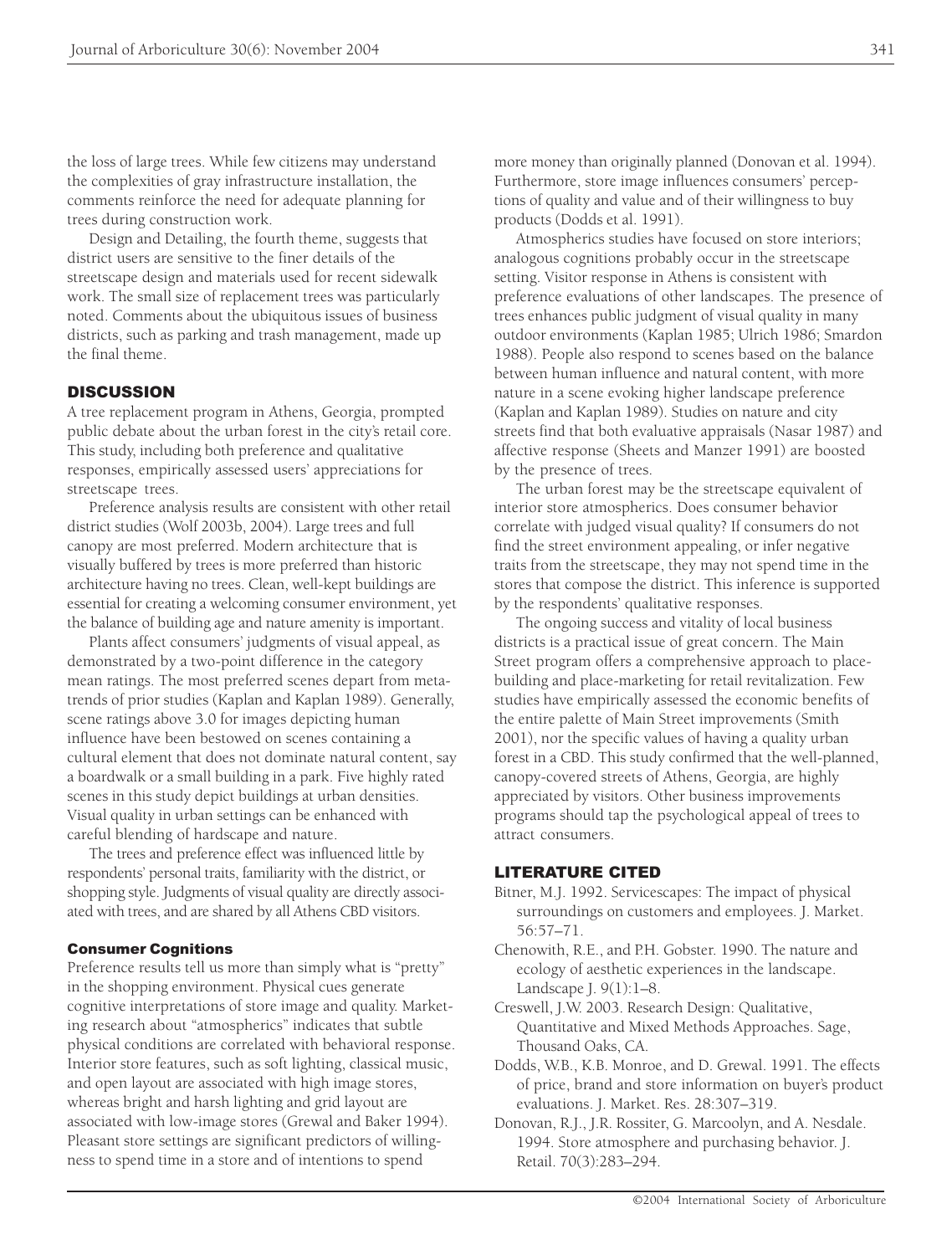- Dwyer, J.F., E.G. McPherson, H.W. Schroeder, and R.A. Rowntree. 1992. Assessing the benefits and costs of the urban forest. J. Arboric. 18(5):227–234.
- Dwyer, J.F., H.W. Schroeder, and P.H. Gobster. 1994. The deep significance of urban trees and forests, pp 137– 150. In Platt, R.H., R.A. Rowntree, and P.C. Muick (Eds.). The Ecological City: Preserving and Restoring Urban Biodiversity. University of Massachusetts Press, Amherst, MA.
- Engel, J.F., R.D. Blackwell, and P.W. Miniard. 1990. Consumer Behavior. Dryden Press, Chicago, IL.
- Grewal, D., and J. Baker. 1994. Do retail store environmental factors affect consumers' price acceptability? An empirical examination. Int. J. Res. Market. 11:107–115.
- Herzog, T.R. 1989. A cognitive analysis of preference for urban nature. J. Environ. Psychol. 9:27–43.
- Herzog, T., and T.A. Gale. 1996. Preference for urban buildings as a function of age and nature context. Environ. Behav. 28(1):44–72.
- Herzog, T.R., and R.L. Shier. 2000. Complexity, age, and building preference. . Environ. Behav. 32(4):557–575.
- Hudspeth, T.R. 1986. Visual preference as a tool for facilitating citizen participation in urban waterfront revitalization. J. Environ. Manage. 23:373–385.
- Hull, R.B. 1992. How the public values urban forests. J. Arboric. 18(2):98–101.
- Jacoby, J., and J. C. Olson. 1987. Perceived Quality: How Consumers View Stores and Merchandise. Lexington Books, Lexington, MA.
- Jones, K., and J. Simmons. 1995. The Retail Environment. Routledge, New York, NY.
- Kaplan, R. 1985. The analysis of perception via preference: A strategy for studying how the environment is experienced. Landscape Urban Plann. 12:161–176.
- Kaplan, R., and S. Kaplan. 1989. The Experience of Nature: A Psychological Perspective. Cambridge University Press, Cambridge, UK.
- Kuo, F.E. The role of arboriculture in a healthy social ecology. J. Arboric. 29(3):148–155.
- Lindquist, J.D. 1975. Meaning of image: A survey of empirical and hypothetical evidence. J. Retail. 50(4):29–38.
- Martineau, P. 1958. The personality of the retail store. Harvard Bus. Rev. 36:47–55.
- McDonald, W.J. 1994. Psychological associations with shopping: A moderator variable perspective. Psychol. Market. 11(6):549–569.
- Nasar, J.L. 1987. Environmental correlates of evaluative appraisals of central business scenes. Landscape Urban Plann. 14:117–130.
- Robson, C. 2002. Real World Research: A Resource for Social Scientists and Practitioner-Researchers. Blackwell, Oxford, UK.
- Schroeder, H.W., and S.R. Ruffolo. 1996. Householder evaluations of street trees in a Chicago suburb. J. Arboric. 22(1):35–43.
- Sheets, V.L., and C.D. Manzer. 1991. Affect, cognition, and urban vegetation: Some effects of adding trees along city streets. Environ. Behav. 23(3):285–304.
- Smardon, R.C. 1988. Perception and aesthetics of the urban environment: Review of the role of vegetation. Landscape Urban Plann. 15:85–106.
- Smith, K. 2001. Director of National Main Street program, Washington, DC. E-mail personal correspondence (October).
- Sommer, R. 1991. Public perceptions of street trees. In Rodbell, P.D. (Ed.). Alliances for Community Trees: Proceedings of the Fifth Urban Forestry Conference. The American Forestry Association, Washington, DC.
- Ulrich, R.S. 1986. Human responses to vegetation and landscapes. Landscape Urban Plann. 13:29–44.
- Veryzer, R.W. 1999. A nonconscious processing explanation of consumer response to product design. Psychol. Market. 16(6):497–522.
- Weiner, B. 2000. Attributional thoughts about consumer behavior. J. Consumer Res. 27(3):382–387.
- Wolf, K.L. 2003a. Public response to the urban forest in inner-city business districts. J. Arboric. 29(3):117-126.
- ———. 2003b. Retail and urban nature: Creating a consumer habitat. Populat. Environ. Psychol. Bull.  $29(1):1-6.$
- ———. 2004. Nature in the retail environment: Comparing consumer and business response to urban forest conditions. Landscape J. 23(1):40–51.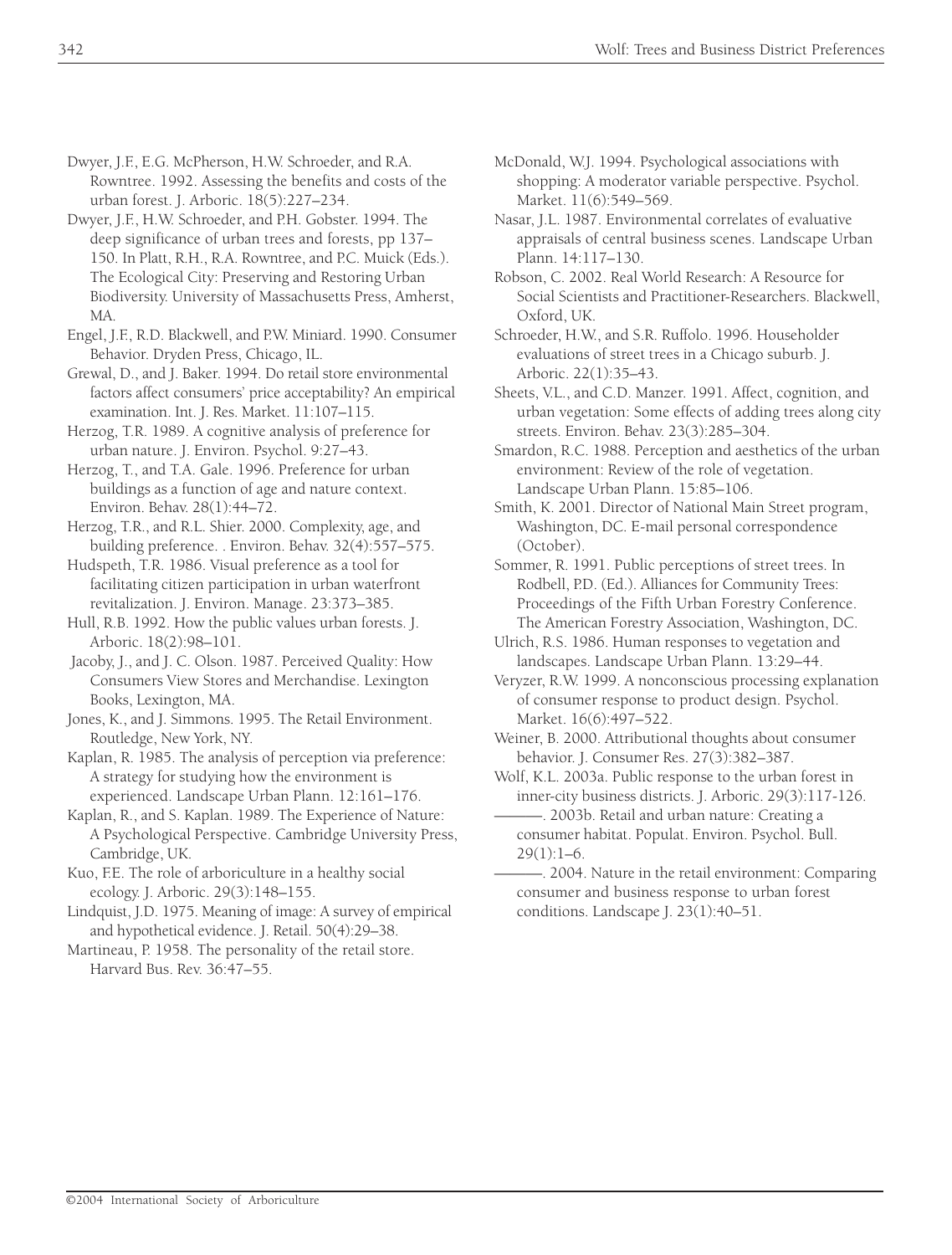possible. Appreciation is extended to Roger Cauthen and Connie Head of Unified Government of Athens–Clarke County, Georgia; Art Jackson of Athens Downtown Development Authority; and Ingrid Sather of the USFS Southern Center for Urban Forestry Research and Information. University of Georgia students conducted the on-site surveys: Melinda Copeland, David James, Richard Jones, Ginny Lipscomb, Kevin Middlebrooks, Amanda Newman, Jennie Lynn Rudder, and Rashida Stanley.

This research was funded in part by a USDA Forest Service Urban and Community Forestry Financial Assistance Grant, administered by the Georgia Forestry Commission. Correspondence concerning this article should be addressed to the author at kwolf@u.washington.edu. Additional information can be found www.cfr.washington.edu/research.envmind.

*Research Assistant Professor Urban Forest Environment and Behavior College of Forest Resources University of Washington Box 352100 Seattle WA 98195-2100, U.S.*



Figure 1. Preference ratings.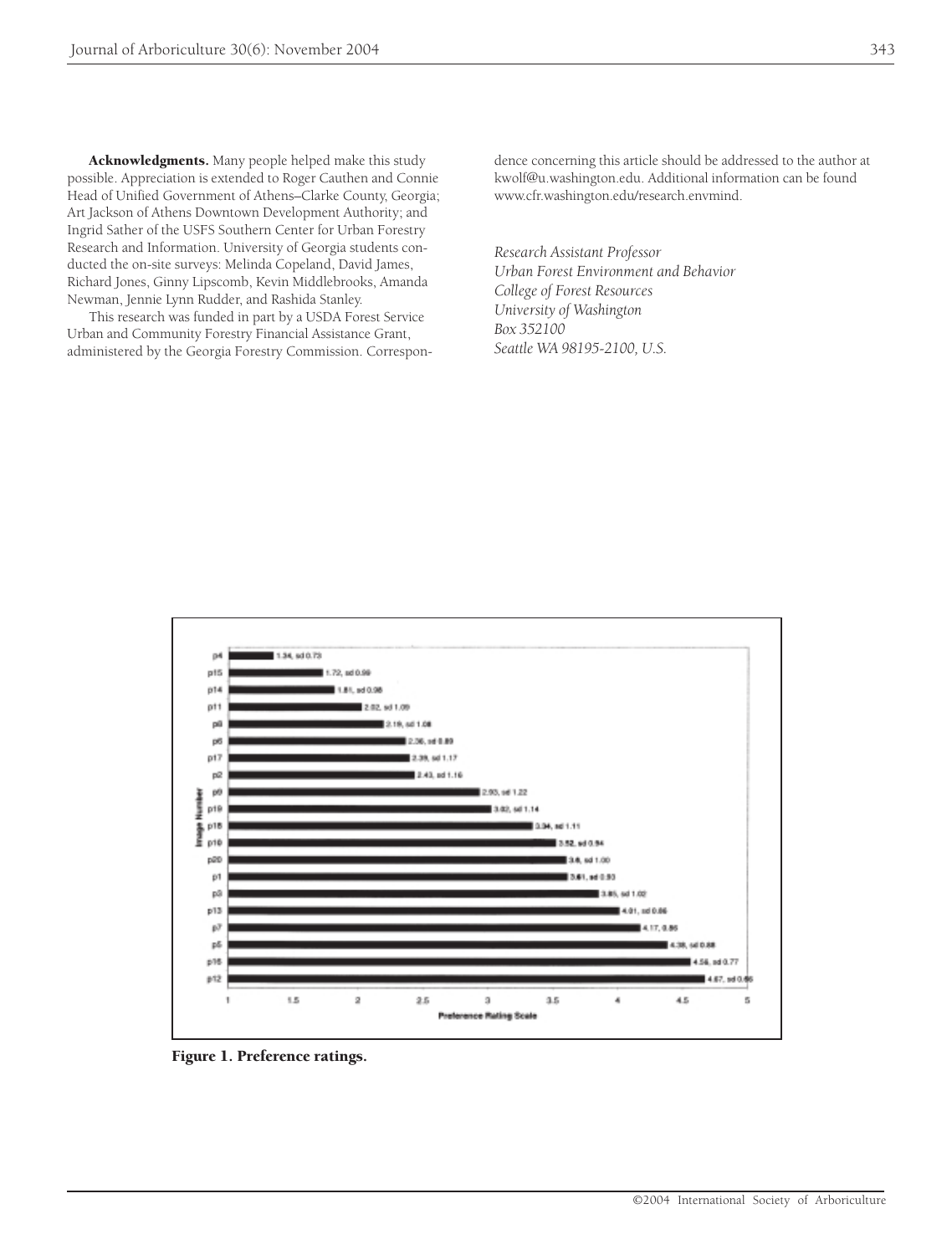

P4 - (low) mean 1.34, sd 0.73



P19 - (median) mean 3.02, sd 1.14



Figure 2. Range of preference ratings.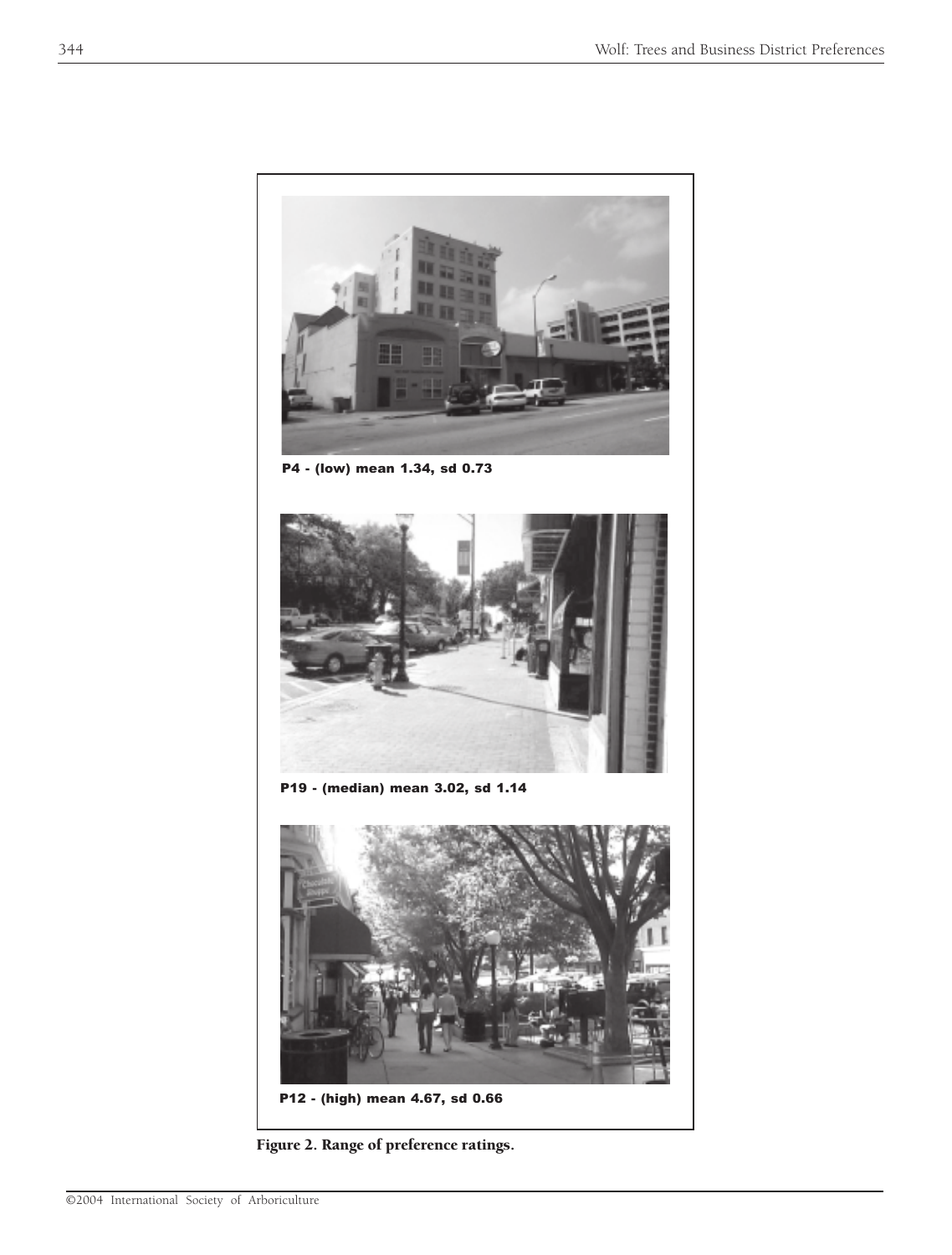

load .773 - mean 2.19, sd 1.08 load .736 - mean 1.81, sd 0.98 Category 1: Dominant Buildings, mean 1.98, sd 0.71





load .628 - mean 2.93, sd 1.22 load .604 - mean 3.34, sd 1.11 Category 2: Buffered Buildings, mean 3.13, sd 1.00





load .761 - mean 4.67 (high), sd 0.66 load .702 - mean 4.17, sd 0.86 Category 3: Green Streets, mean 4.00, sd 0.60